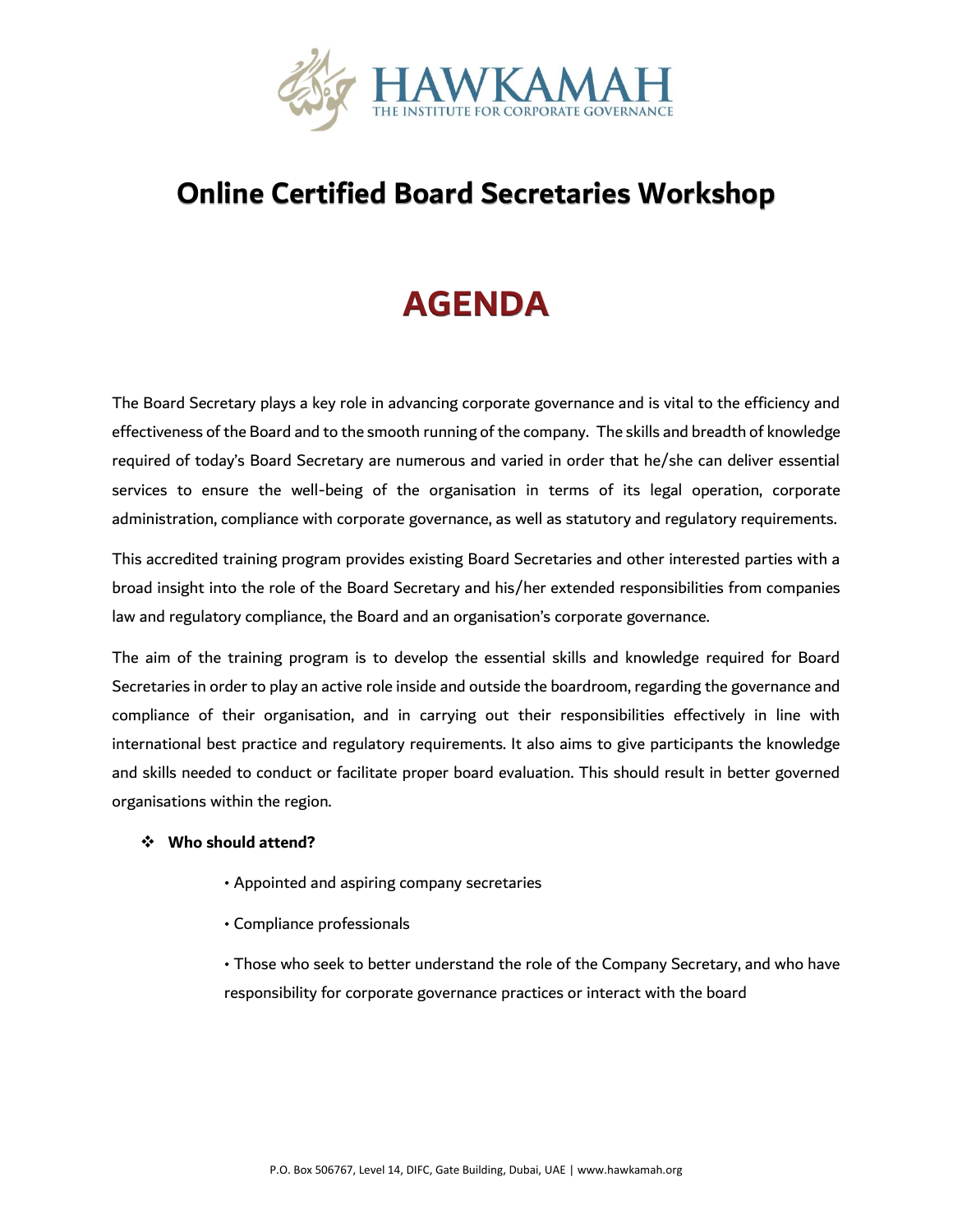

# **Course Outline**

# **(Day 1)**

| $12:00 - 2:00$ | Why Corporate Governance Matters and the Role of the<br><b>Board Secretaries</b> |
|----------------|----------------------------------------------------------------------------------|
| $2:00 - 3:00$  | Effective Meetings - Offline group session exercise                              |

## **(Day 2)**

| $12:00 - 2:00$ | The role of the Board Secretary in conducting effective<br>board meetings - incorporates feedback from offline activity |
|----------------|-------------------------------------------------------------------------------------------------------------------------|
| $2:00 - 3:00$  | Transparency & Disclosure - offline group session exercise                                                              |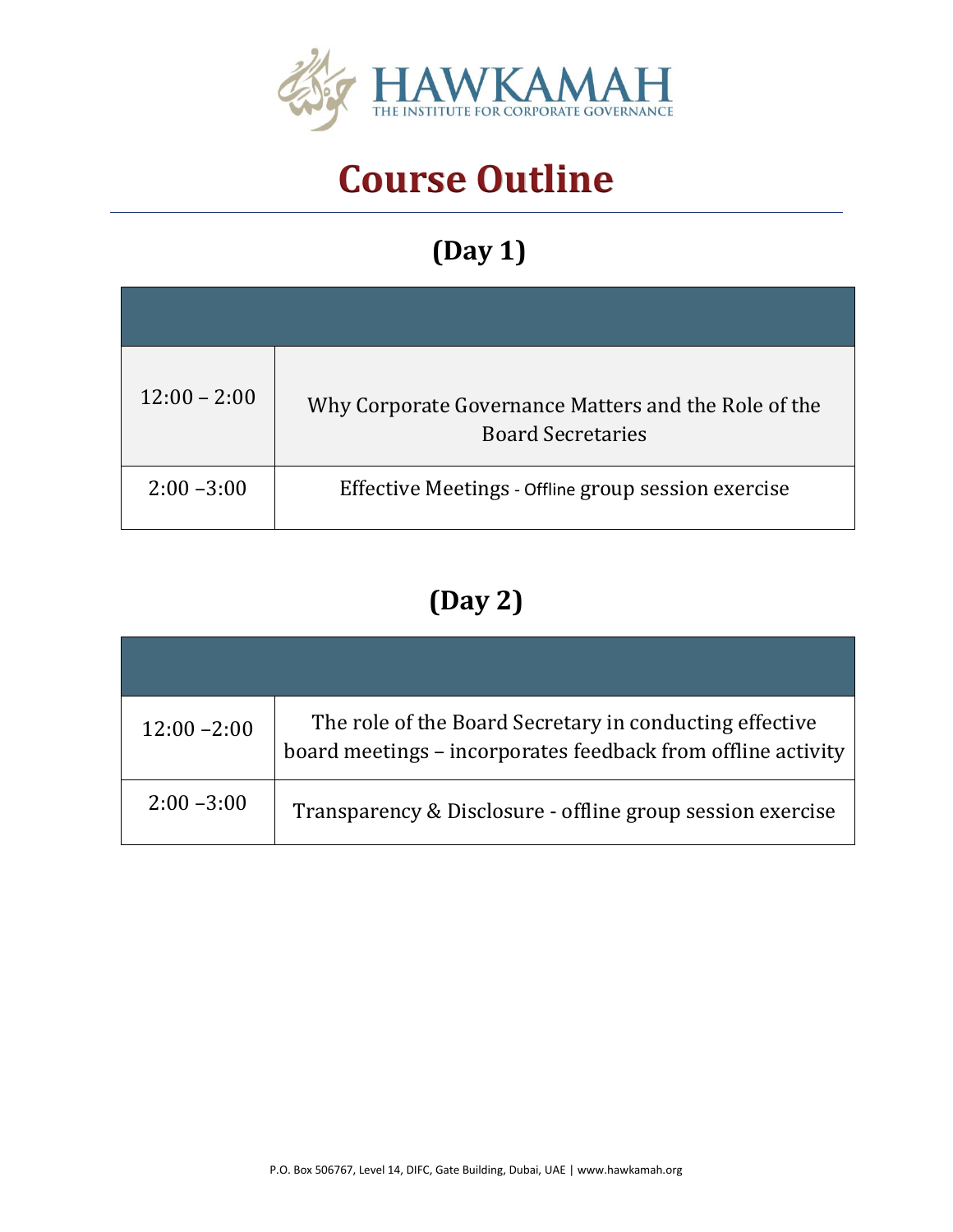

## **(Day 3)**

| $12:00 - 2:00$ | Corporate Governance Rules                                      |
|----------------|-----------------------------------------------------------------|
| $2:00 - 3:00$  | Corporate Governance Report - offline group session<br>exercise |

## **(Day 4)**

| $12:00 - 1:00$ | Corporate Governance Report - incorporates feedback from |
|----------------|----------------------------------------------------------|
|                | offline activity                                         |
| $1:00 - 2:00$  | Transparency & Disclosure - Group exercise-incorporates  |
|                | feedback from offline activity                           |
| $2:00 - 3:00$  | <b>Future Corporate Governance Trends</b>                |